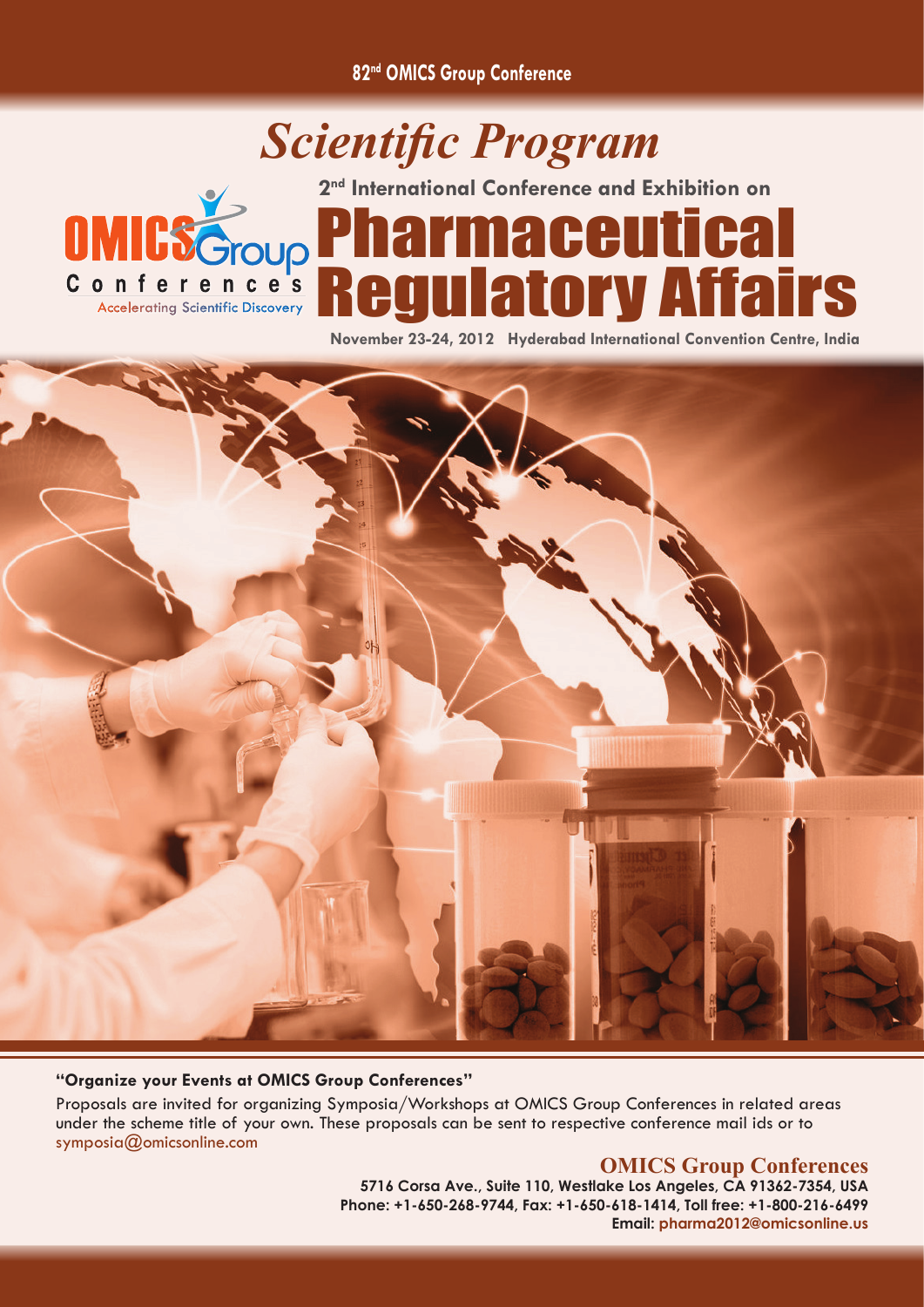|                                                          |                                                         | Day 1                                                                                                    | <b>November 23, 2012</b>        |
|----------------------------------------------------------|---------------------------------------------------------|----------------------------------------------------------------------------------------------------------|---------------------------------|
| 09:00-10:00                                              | <b>Registrations</b>                                    |                                                                                                          |                                 |
|                                                          |                                                         |                                                                                                          | <b>Hall No. 5 &amp; 6</b>       |
| onte                                                     | Group<br>e.<br><b>Accelerating Scientific Discovery</b> | 10:00-10:30                                                                                              | <b>Opening Ceremony</b>         |
|                                                          |                                                         |                                                                                                          | <b>Keynote Forum</b>            |
| 10:30-10:35 Introduction<br>10:55-11:15 Patrick L. Leoni |                                                         | 10:35-10:55 Prakash Nagarkatti<br>University of South Carolina, USA<br><b>Euromed Management, France</b> |                                 |
|                                                          |                                                         |                                                                                                          | <b>Coffee Break 11:15-11:30</b> |
| 11:30-11:50 Jagat R. Kanwar                              |                                                         | Deakin University, Australia                                                                             |                                 |
|                                                          | MIDI Inc., USA                                          | 11:50-12:10 Michael Alexander                                                                            |                                 |
|                                                          |                                                         | 12:10-12:30 Shivanand P. Puthli<br>Panacea Biotec Ltd., India                                            |                                 |
|                                                          |                                                         | 12:30-12:50 S. V. Krishna Prasad<br>Cito Healthcare P Ltd, India                                         |                                 |
|                                                          |                                                         |                                                                                                          | Lunch Break 12:50-01:35         |

## **Track 3: Drug Development and NDDS**

**Chair: Mitzi Nagarkatti,** University of South Carolina, USA **Co-Chair: Jagat R Kanwar,** Deakin University, Australia

**Session Introduction**

|             | Title: Dietary indoles serve as novel therapeutic agents by targeting inflammation through epigenetic<br>01:35-01:55 modulation and miRNA expression in T cells and there by suppressing inflammatory diseases |
|-------------|----------------------------------------------------------------------------------------------------------------------------------------------------------------------------------------------------------------|
|             | Mitzi Nagarkatti, University of South Carolina, USA                                                                                                                                                            |
| 01:55-02:15 | Title: High molecular weight (HMW) lactoferrin from bovine colostrum have anti-cancer potentials                                                                                                               |
|             | Jagat R Kanwar, Deakin University, Australia                                                                                                                                                                   |
|             | Title: Personalised medicine: Introduction of genomics, proteomics and metabolomics in novel drug                                                                                                              |
|             | 02:15-02:35 development and therapy                                                                                                                                                                            |
|             | Baharudin Ibrahim, Universiti Sains Malaysia, Malaysia                                                                                                                                                         |
| 02:35-02:55 | Title: Does sleeping brain help consolidate associative conditioned memory in the rat?                                                                                                                         |
|             | Sushil Jha, Jawaharlal Nehru University, India                                                                                                                                                                 |
|             | Title: Glass transition temperature (Tg) as a measure of sperm fertility: Effect of antifertility drug                                                                                                         |
|             | 02:55-03:15 nifedipine and its analogues                                                                                                                                                                       |
|             | Sudha Srivastava, Tata Institute of Fundamental Research, India                                                                                                                                                |
| 03:15-03:35 | Title: Investigations on synthesis and bioactivity of novel organometallic complexes                                                                                                                           |
|             | Akella Sivaramakrishna, VIT University, India                                                                                                                                                                  |
| 03:35-03:55 | Title: Preparation and characterization of self-emulsifying drug delivery system (SEDDS) of indomethacin                                                                                                       |
|             | Damineni Saritha, Jawaharlal Nehru Technological University, India                                                                                                                                             |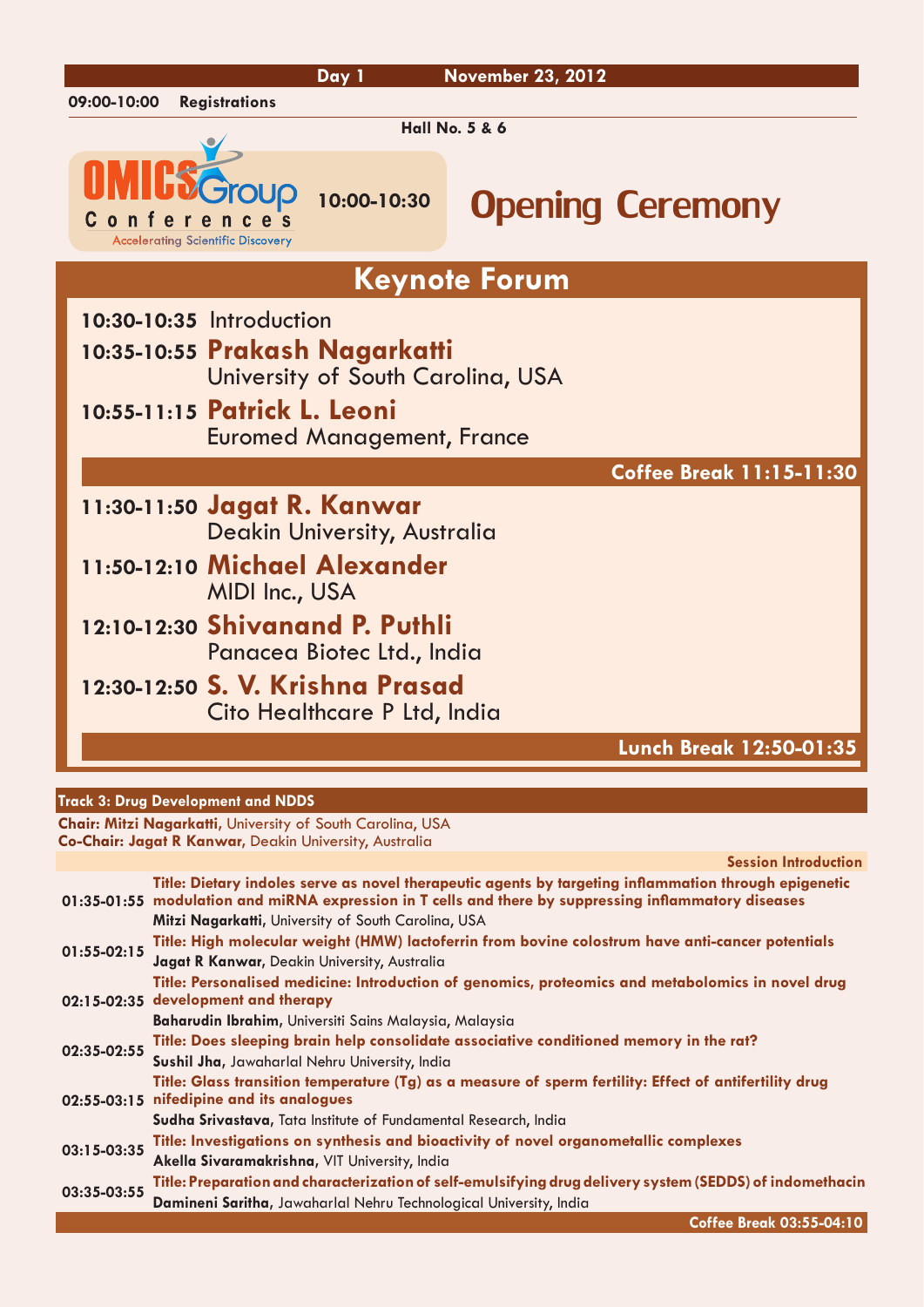| 04:10-04:30                                               | Title: Modeling Studies of HCV protease Inhibitors: Understanding their efficacy in mutant forms                                                      |
|-----------------------------------------------------------|-------------------------------------------------------------------------------------------------------------------------------------------------------|
|                                                           | Vema Aparna, Sree Chaitanya Institute of Pharmaceutical Sciences, India                                                                               |
| 04:30-04:50                                               | Title: Supramolecular biovectors: Novel nanopolymers for drug delivery and gene therapy                                                               |
|                                                           | Suryakanta Swain, Roland Institute of Pharmaceutical Sciences, India                                                                                  |
| 04:50-05:10                                               | Title: Brain targeting potential of carbamazepine SNEDDS                                                                                              |
|                                                           | Gannu Praveen Kumar, St. Peter's Institute of Pharmaceutical Sciences, India                                                                          |
|                                                           | Title: The role of hydrophilic porphyrin-[C60] fulleropyrrolidine dyads as nano-assisted photosensitizers                                             |
|                                                           | 05:10-05:30 towards cancer photo dynamic therapy (PDT)                                                                                                |
|                                                           | Devashish Sengupta, Assam University, India                                                                                                           |
| 05:30-05:50                                               | Title: Coprocessed excipients: A cogent tool for gastroretentive drug delivery                                                                        |
|                                                           | Hardikar Sharwaree Rajan, Seth Govind Raghunath Sable College of Pharmacy, India                                                                      |
| 05:50-06:10                                               | Title: Stability, activation and antymycobacterial activity of pyrazinoic acid esters                                                                 |
|                                                           | Constantino. L, University of Lisbon, Portugal<br>Title: Comparision of disintegrants and super disintegrants activity in oral disintegration tablets |
| 06:10-06:30                                               | T. Vedavathi, CMR College of Pharmacy, India                                                                                                          |
|                                                           | Title: Analysis of anti neoplastic activity for detoxified monocrotaline analogue through insilico docking                                            |
| 06:30-06:50 studies                                       |                                                                                                                                                       |
|                                                           | K. Sandeep Solmon, GITAM University, India                                                                                                            |
|                                                           | Title: Design of polymeric nanocapsules for raloxifene hydrochloride by multiple emulsion method (w/o/w)                                              |
|                                                           | 06:50-07:10 using rotatable central composite design model                                                                                            |
|                                                           | Punna Rao Ravi, BITS-Pilani, India                                                                                                                    |
| 07:10-07:30 defined role                                  | Title: Newer treatment approaches in cardiac disease tirofiban in acute coronary syndrome – The re-                                                   |
|                                                           |                                                                                                                                                       |
|                                                           | Yesh Paul sharma, PGIMER, India                                                                                                                       |
| <b>MR G.01</b><br>Track 4: Drug Interactions and Toxicity |                                                                                                                                                       |
|                                                           | Track 5: Biologics, Novel Therapies and other Special Categories                                                                                      |
|                                                           | Chair: Silvia Lima Costa, Federal University of Bahia, Brazil                                                                                         |
|                                                           | Co-Chair: Nazim Serdar Turhal, Marmara University School of Medicine, Turkey                                                                          |
|                                                           | <b>Session Introduction</b>                                                                                                                           |

|                      | Title: Flavonoids as modulators of glia/glioma interaction: Role of inflammatory cytokines and MEC/<br>01:35-01:55 MMP expression |
|----------------------|-----------------------------------------------------------------------------------------------------------------------------------|
|                      | Silvia Lima Costa, Federal University of Bahia, Brazil                                                                            |
| 01:55-02:15          | Title: The Turkish experience with sunitinib in metastatic renal cell cancer                                                      |
|                      | Nazim Serdar Turhal, Marmara University School of Medicine, Turkey                                                                |
| 02:15-02:35 response | Title: Immunity, immunotherapy and immunomodulators - Their mechanism in modifying drug & disease                                 |
|                      | Anupama Koneru, Sultan-ul-uloom College of Pharmacy, India                                                                        |
| 02:35-02:55          | Title: Pharmacokinetic parameters of iontophoretic delivery of alfuzosin hydrochloride                                            |
|                      | Prasanthi. D, G. Pulla Reddy College of Pharmacy, India                                                                           |
| 02:55-03:15          | Title: A proposal for more affordable biologicals in developing countries                                                         |
|                      | Nazim Serdar Turhal, Marmara University School of Medicine, Turkey                                                                |
| 03:15-03:35          | Title: An overview of regulatory expectation and guidance on incurred sample analysis                                             |
|                      | D. Vijaya Bharathi, Dr. Reddys Laboratories Ltd., India                                                                           |
| 03:35-03:55          | Title: Studies on beta-Galactosidase production                                                                                   |
|                      | Pavani A, C M College of Pharmacy, India                                                                                          |
|                      | <b>Coffee Break 03:55-04:10</b>                                                                                                   |

| 08:30-09:00 | <b>Registrations</b> |
|-------------|----------------------|

**Hall No.5**

**Day 2 November 24, 2012**

| <b>Track 1: Regulatory Affairs for Healthcare Products</b><br><b>Track 2: Biologics and Medical Devices</b>     |
|-----------------------------------------------------------------------------------------------------------------|
| Chair: Dawei Li, Shanghai Jiao Tong University, China<br>Chair: Shivanand P. Puthli, Panacea Biotec Ltd., India |
|                                                                                                                 |
|                                                                                                                 |

**Session Introduction**

**09:00-09:20 epitopes around its catalytic center Title: Agtuzumab, a humanized monoclonal antibody blocks AGR2 function through conformational** 

**Dawei Li,** Shanghai Jiao Tong University, China

**04:00-05:00 Poster Sessions Hall 6**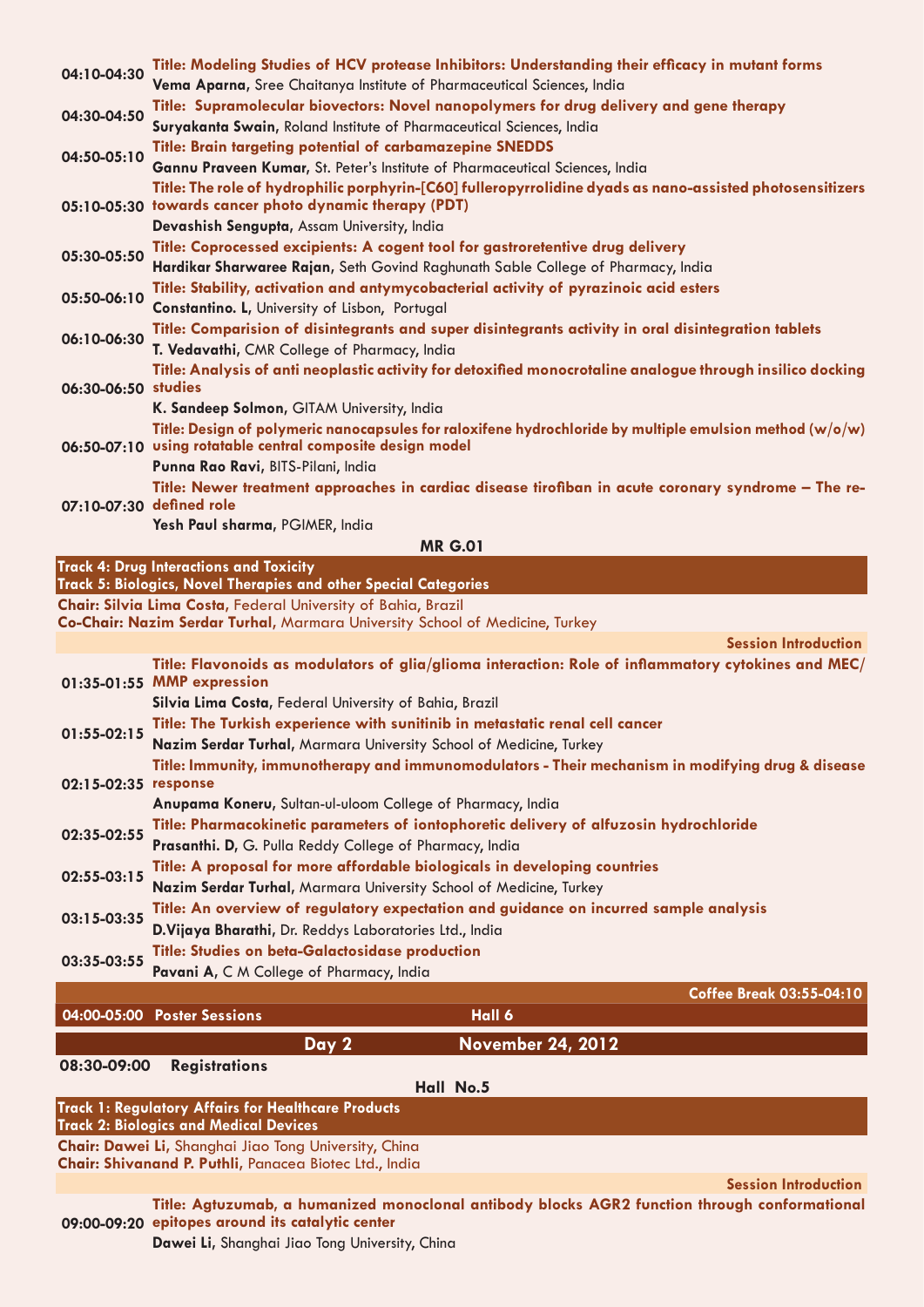| 09:20-09:40             | <b>Title: Regulatory Affairs for pharmaceuticals</b>                                                                                   |
|-------------------------|----------------------------------------------------------------------------------------------------------------------------------------|
|                         | Hasumati Rahalkar, Metina Consultants, India                                                                                           |
| 09:40-10:00             | Title: Bioprocess development for production of biopharmaceuticals from plant origin                                                   |
|                         | Prasad A. Wadegaonkar, Sant Gadge Baba Amaravati University, India                                                                     |
| 10:00-10:20             | Title: Role of regulatory affairs for health care products                                                                             |
|                         | T.S. Jaishankar, Quest Life Sciences Pvt. Ltd., India                                                                                  |
| 10:20-10:40             | Title: Biosimilar regulations in India: Current scenario<br>Smita S. Singhania, Bio Pharmaceutical Industry, India                     |
|                         | <b>Coffee Break 10:40-10:55</b>                                                                                                        |
|                         |                                                                                                                                        |
|                         | Track 9: Biomedical Intellectual Property Management<br><b>Track 10: Regulatory Compliances in Health Care</b>                         |
|                         | Track 11: Novel Strategies for Growth in the Pharma and Regulatory Environment                                                         |
|                         | Chair: Bobby George, Reliance Life Sciences, India                                                                                     |
|                         | Co-Chair: Nagesh Maddula, Biovision Consultants Ltd., UK                                                                               |
|                         | <b>Session Introduction</b>                                                                                                            |
| $10:55 - 11:15$         | Title: Effective regulatory information management                                                                                     |
|                         | Bobby George, Reliance Life Sciences, India                                                                                            |
| $11:15 - 11:35$         | <b>Title: EU Regulatory Affair's</b>                                                                                                   |
|                         | Nagesh Maddula, Biovision Consultants Ltd., UK                                                                                         |
| $11:35-11:55$           | Title: Challenges in patentability for incremental innovation in the Pharmaceutical industry                                           |
|                         | Komal Shah-Bhukhanwala, Indian School of Business, India<br>Title: The rise of Indian generics, globally and at home                   |
| 11:55-12:15             | Kamaraju Chitrapu, Indian School of Business, India                                                                                    |
|                         | Title: Managing US Food and Drug Administration inspections at Indian clinical trial sites- CRO                                        |
| 12:15-12:35 perspective |                                                                                                                                        |
|                         | Ashutosh Jani, Accutest Research Labs, India                                                                                           |
|                         | Title: On-site audits approach: A tool for Quality Risk Management                                                                     |
| 12:35-12:55             | V. Siva Kumar, Micro Labs Ltd., India                                                                                                  |
|                         | Lunch Break 12:55-01:40                                                                                                                |
| 01:40-02:00             | Title: A convergence of regulatory policies at FDA and EMA                                                                             |
|                         | Mallika Rajasekaran, Aris Global Software Pvt. Ltd., India                                                                             |
|                         | Title: Common regulatory issues and challenges in dealing with e submissions through FDA electronic<br>02:00-02:20 submissions gateway |
|                         | Jayprakash, Virtify Inc., India                                                                                                        |
|                         | Title: Informed consent process, the bane of unethical clinical research                                                               |
| 02:20-02:40             | Augustine Onyeaghala, University College Hospital, Nigeria                                                                             |
|                         | Title: Patent law compliant research methodology in pharmaceutical research                                                            |
| 02:40-03:00             | Vipin Mathur, Lachoo Memorial College of Science & Technology, India                                                                   |
|                         | <b>MR G.01</b>                                                                                                                         |
|                         | Track 6: OTC Drug Products, Herbal Medicines, and Homeopathic Medicines                                                                |
|                         | <b>Track 7: Safety and Quality Regulation</b>                                                                                          |
|                         | Track 8: Business and Law Enforcement and Education                                                                                    |
|                         | Chair: Pradeep K. Karla, Howard University, USA                                                                                        |
|                         | Co-Chair: N. Rajasekar, SiliCycle Inc., Canada<br><b>Session Introduction</b>                                                          |
|                         | Title: Discovery of new drug efflux transporters in human cornea - prominence in ocular drug delivery                                  |
|                         | 10:55-11:15 and decreased blindness                                                                                                    |
|                         | Pradeep K. Karla, Howard University, USA                                                                                               |
| $11:15 - 11:35$         | Title: Silica-based products: New tools to simplify synthesis, purification & metal removal                                            |
|                         | N. Rajasekar, SiliCycle Inc., Canada                                                                                                   |
| 11:35-11:55             | Title: The regulation of herbal medicines in Brazil                                                                                    |
|                         | Laerte Dall'Agnol, DALL Solucoes Analíticas e Empresariais, Brazil                                                                     |
| 11:55-12:15             | Title: Role of value chain in easing regulatory processes and approvals for herbal products                                            |
|                         | Suma Krishnaswamy, Cambium Biotechnologies, India                                                                                      |
| 12:15-12:35             | Title: Saudi pharmaceutical market; Current, future and R&D                                                                            |
|                         | Naser L. Rezk, King Saud bin Abdul-Aziz University for Health Sciences, KSA                                                            |
| 12:35-12:55             | Title: Explorations of power laws in pharmacy: Implications for Adverse Drug Events (ADEs)                                             |
|                         | Rao S. Pippalla, Talla Padmavathi College of Pharmacy, India                                                                           |